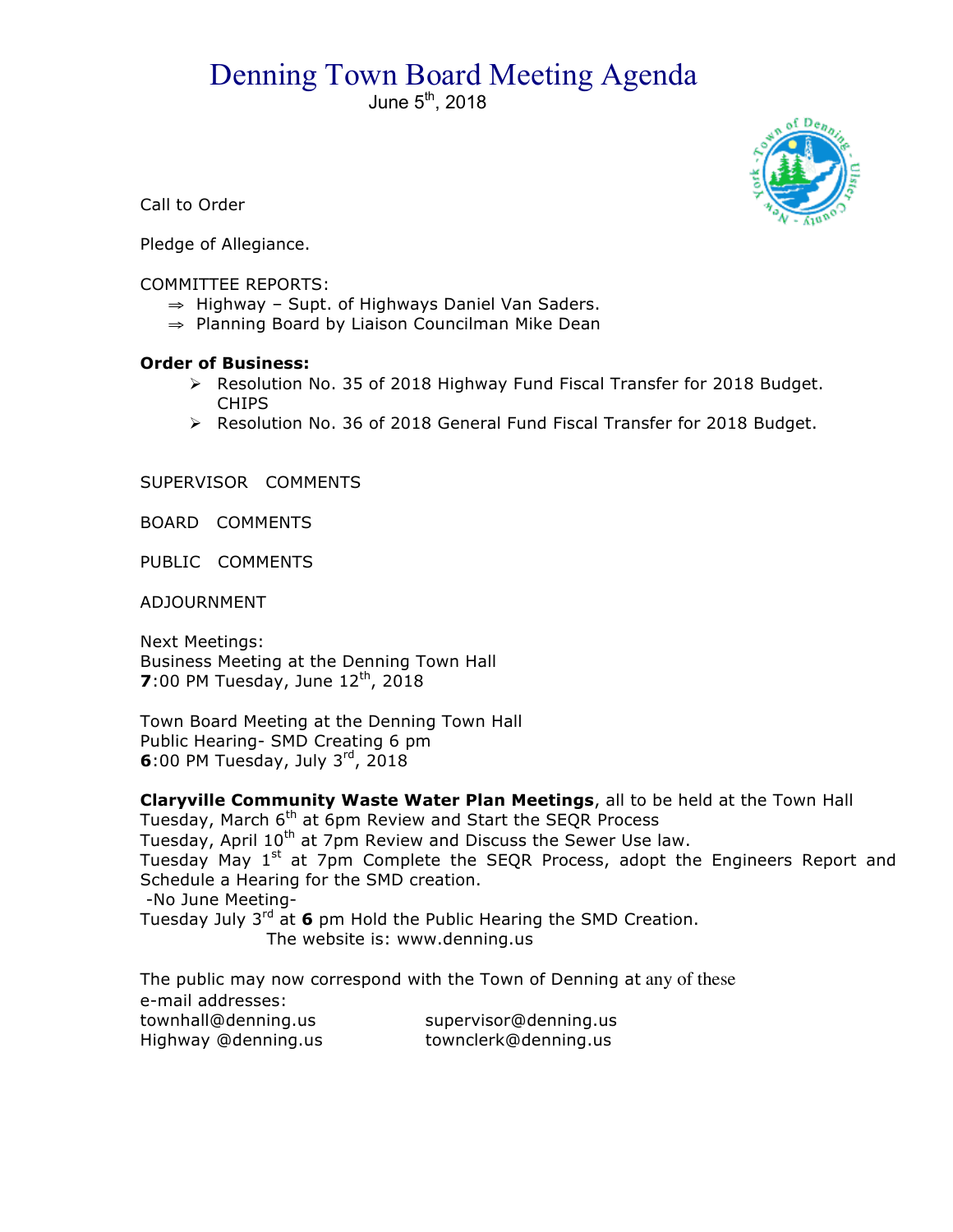Denning Town Board Business Meeting June  $5^{\text{th}}$ , 2018 Resolution No. 35 of 2018

**WHEREAS** New York State Town Law §285-a authorizes the Town Supervisor to transfer funds between Highway Fund accounts upon the approval of a resolution by the Town Board, and

**WHEREAS** the 2018 Highway Fund for the Town of Denning is in need of budgetary transfers.

\$131, 291.61 2018-19 CHIPS Apportionment \$29,967.98 2018-19 Pave NY Apportionment \$24,284.35 2018-19 Winter Recovery Apportionment \$185,543.94 TOTAL Approved for 2018-19

\$5,684.70 Not spent in 2017 and carried over to 2018 \$191,228.64 TOTAL Funds for 2018 \$165,000.00 Prior budgeted amount \$26,228.64

**NOW THEREFORE BE IT RESOLVED** that the Town of Denning Town Board **HEREBY** authorizes the Supervisor to increase Revenue Account DAS3501 State Aid, Consolidated in the amount of \$26,228.64 and increase Appropriation DA5112.2 Permanent Improvement, Capital Outlay, in the amount of \$26,228.64